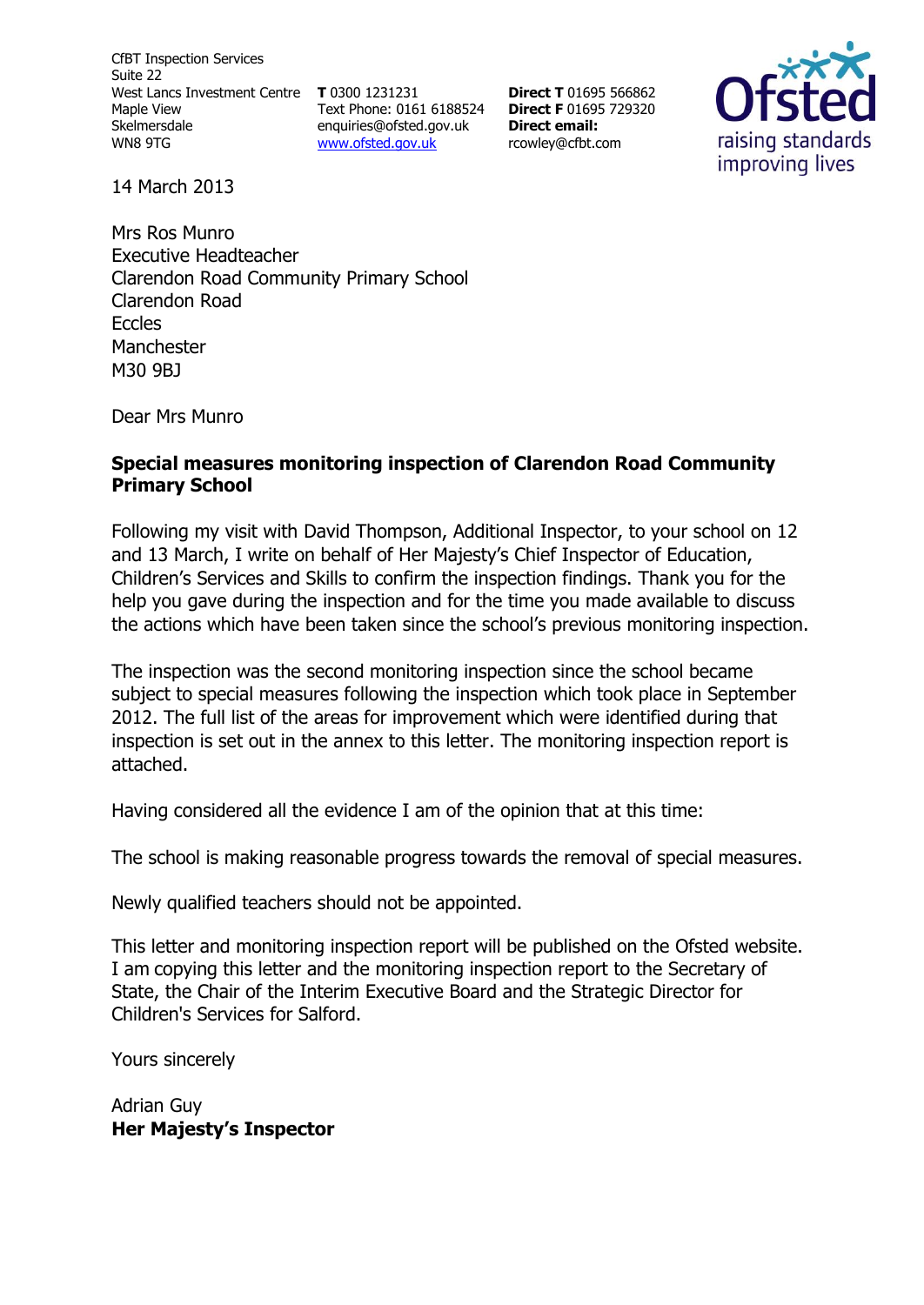

# **Annex**

#### **The areas for improvement identified during the inspection which took place in September 2012:**

- $\blacksquare$  Raise achievement in reading, writing and mathematics by:
	- $-$  ensuring teachers have sufficiently high expectations of all pupils
	- making sure that pupils apply their mathematical skills and knowledge consistently well to solve problems
	- providing more opportunities for pupils at Key Stages 1 and 2 to write meaningfully and at length
	- $-$  ensuring that the curriculum provides the broad and stimulating range of opportunities required to fully meet the needs of all groups of pupils, but especially boys.
	- Improve teaching, so that lessons are at least good, by:
		- $\equiv$ improving lesson planning so that pupils have more opportunities to engage actively in learning and independent work
		- improving the teaching of phonics (the links between letters and sounds)  $\equiv$  . so that pupils have a secure grounding in the basic skills needed to learn to read
		- $-$  evaluating the progress of individuals and groups more accurately and amending teaching plans accordingly
		- ensuring all teaching is of a brisk pace and challenges and fully engages  $\equiv$ pupils, hence eradicating any low-level misbehaviour in lessons.
	- Improve the quality of leadership and management, including headteacher, senior leadership team and governance, so that it drives the school forward with the necessary pace and sense of purpose by:
		- $-$  evaluating the effectiveness of the school accurately and using the results as the basis for tackling weaknesses
		- $\equiv$ ensuring that accurate information on pupils' performance is used to inform whole-school planning, teachers' planning and their professional development, and spending priorities
		- $-$  ensuring the quality of teaching is monitored thoroughly and the results are used well to improve its quality and impact on pupils' achievement
		- ensuring whole-school targets are challenging and are used in  $$ performance management to hold staff closely to account for pupils' achievement
		- $-$  ensuring that the pupil premium is used wisely and makes a difference to pupils' progress in learning
		- taking firm action to ensure all weaknesses are tackled and all school staff are given appropriate support so that they can manage their areas of responsibility effectively
		- ensuring that the governing body fully understands the school's strengths  $\overline{\phantom{0}}$ and areas for improvement and that it holds leaders and managers to account.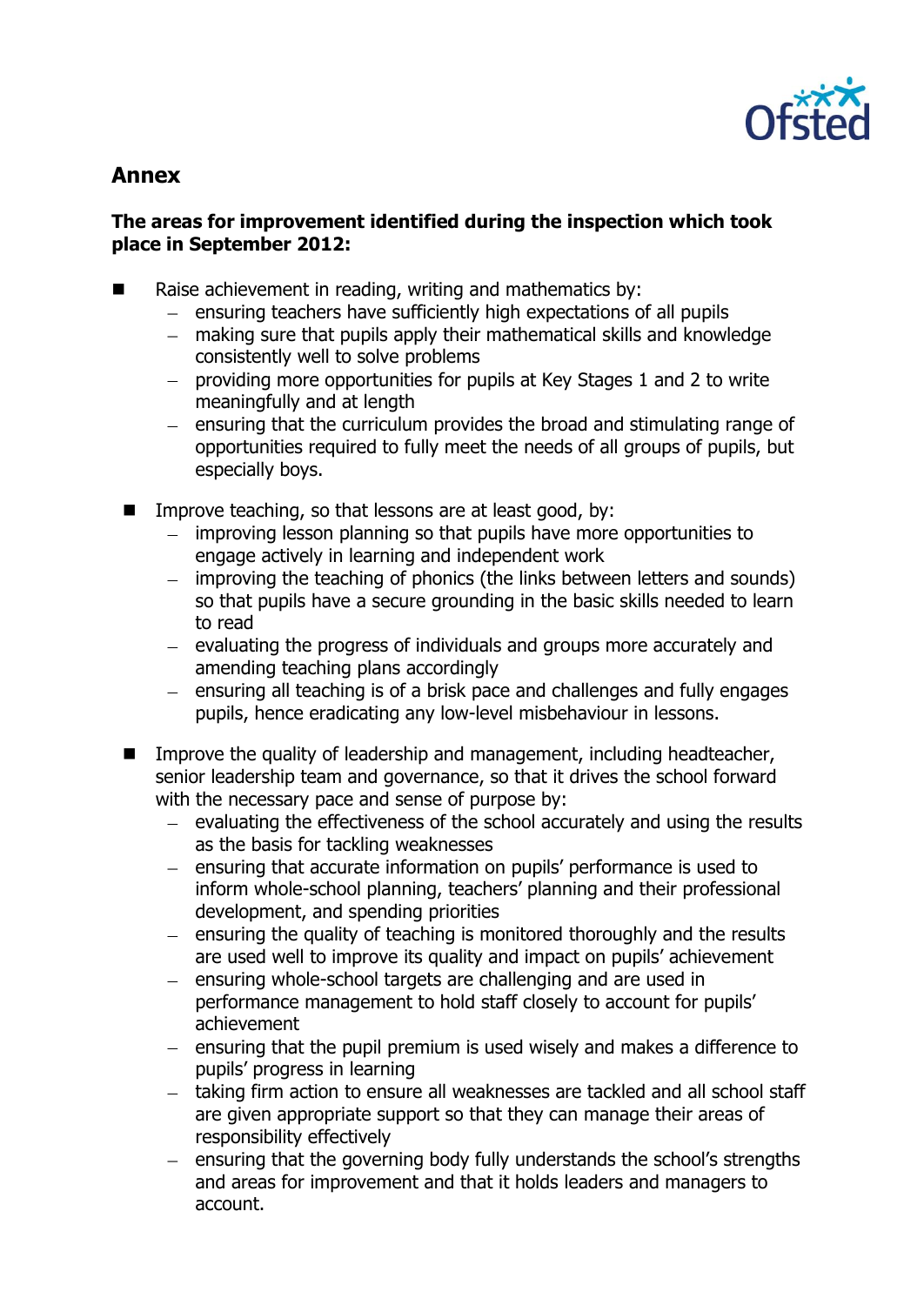

## **Report on the second monitoring inspection on 12 and 13 March 2013**

### **Evidence**

Inspectors observed teaching and learning in all of the 13 classes in the school. Many of these observations were conducted jointly with the executive headteacher. Inspectors observed the school's work, scrutinised documents and met with senior and middle leaders, the Chair of the Interim Executive Board and a representative of the local authority. Inspectors also observed pupils' behaviour at lunchtime and talked to pupils informally during the inspection.

## **Context**

Since the previous inspection visit in December 2012 two teachers have left the school. One permanent teacher started in January and another is due to take up post after Easter. Currently three classes are being covered by temporary teachers. The governing body has been replaced by an Interim Executive Board.

#### **Achievement of pupils at the school**

Leaders are clear that data about the progress pupils made in the autumn term have proved unreliable and do not match the progress of pupils seen in lessons and the work in their books. New arrangements are in place for assessing pupils' achievement to ensure senior leaders can gain an accurate overview of pupils' progress, including the progress of specific groups, during the spring term. This includes meetings each half term between senior leaders and class teachers to discuss the progress of each pupil, identify underperformance and agree what further action is required. However, these meetings do not yet involve the coordinator for special educational needs who tracks the progress of individual pupils with special educational needs separately. As yet an overview of the progress of this group, including the monitoring of the learning that is provided for them in classrooms, is yet to be established.

As a result of improvements in teaching, pupils are making better progress in matching letters to the sounds they make. They are beginning to use these skills more readily to read and write words.

Scrutiny of pupils' work shows standards of presentation are improving and there are greater opportunities for pupils to write at length. Pupils' handwriting is better and more pupils in Key Stage 2 are joining their handwriting. However, there is still further work to be done in ensuring teachers help pupils to edit their own writing in order to identify simple errors in punctuation, spelling and grammar.

Improvements in pupils' progress in mathematics are weaker. This is because sequences of lessons are not planned carefully enough to ensure that work is at the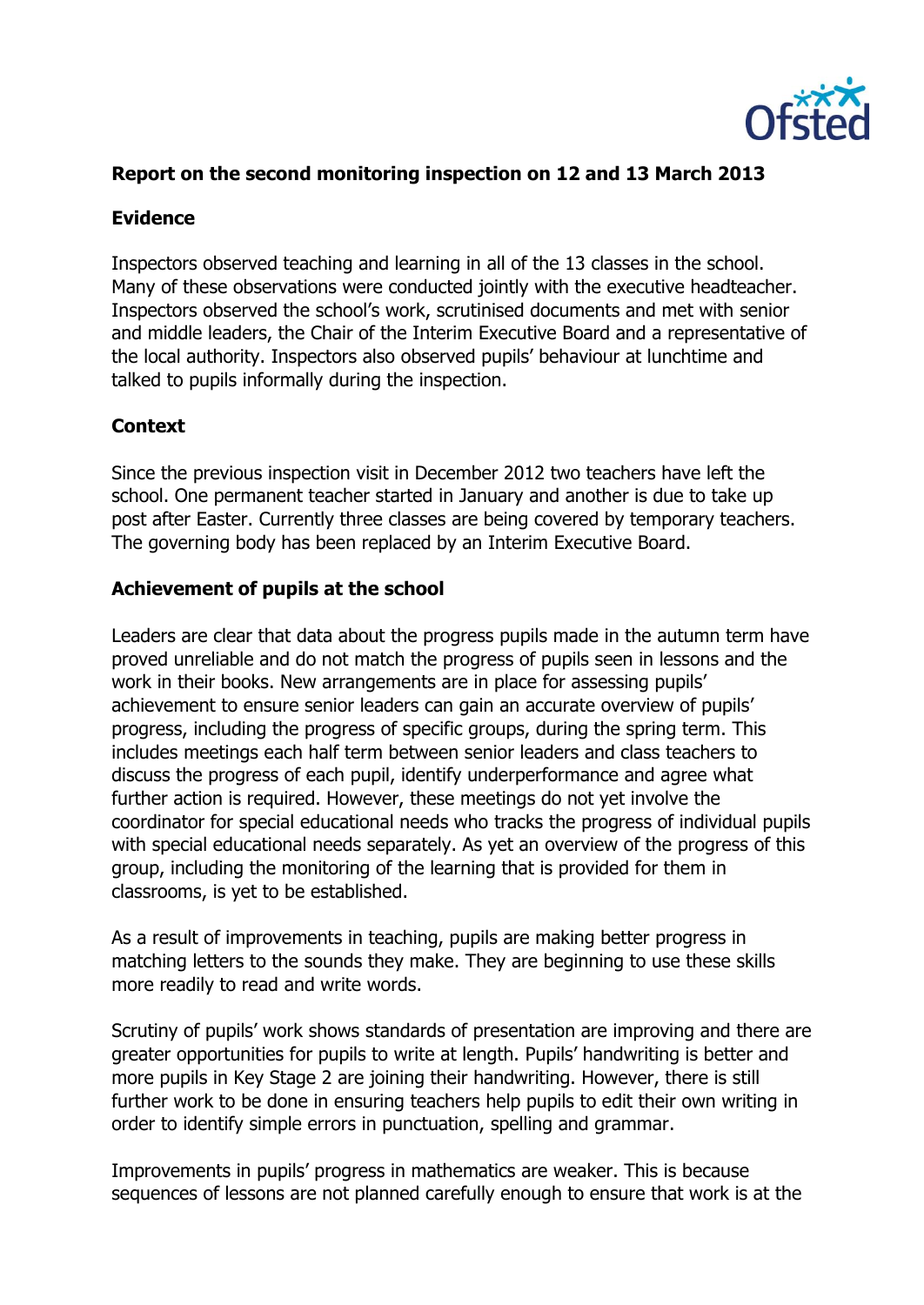

correct level and that learning consistently builds on what pupils have already understood. Similarly, the assessment and marking of pupils' work do not pick up misconceptions that need to be addressed before pupils can successfully move on.

## **The quality of teaching**

With the support of the local authority, leaders and the Interim Executive Board have taken robust action to eliminate inadequate teaching. Consequently, there are improvements in the profile of teaching to those seen at the September inspection. Leaders have a clear view of where teaching is stronger and where it is less successful and the steps they need to take to improve it further. Teachers have received training to support them in teaching phonics (letters and the sounds they represent). Together with new resources, including the use of a published scheme, teachers are more secure in their subject knowledge and about what is expected from pupils.

Teachers are planning lessons to an agreed set of criteria. This has led to improvements in the consistency of teaching across the school but there is only a small proportion of good teaching and most still requires improvement. Pupils' work is marked regularly and comments to pupils are positive and encouraging. However, opportunities are missed to use feedback to spot where pupils may be going wrong, identify what they need to do to improve and help pupils make better progress by challenging and extending their learning.

Improvements in the curriculum have linked writing activities to topics studied in other subjects. This has also led to more opportunities to write for different purposes. Although improvements are most noticeable in the teaching of English, these are not strongly reflected in the teaching of mathematics. Weaknesses remain in matching work to the correct level for individuals and groups of pupils. Similarly, teachers' planning needs to be more precisely informed by what pupils have achieved and by gaps or misunderstandings noted from assessing their work. As a result, sequences of lessons are not carefully planned to develop pupils' mathematical understanding and this is a limiting factor in pupils' progress in mathematics.

In the Reception and Nursery classes the use of the outdoor area continues to be underdeveloped. Although there have been improvements in the organisation and teaching of phonics, further improvement is needed, particularly during sessions where children are given a range of activities to choose from. Too often children's attention is limited and they do not sustain their focus on aspects of learning because these are not carefully structured and planned. This results in some inappropriate behaviour which is not consistently challenged. Senior leaders are aware that the deployment of adults and the inefficient use of space compound these issues and need reviewing.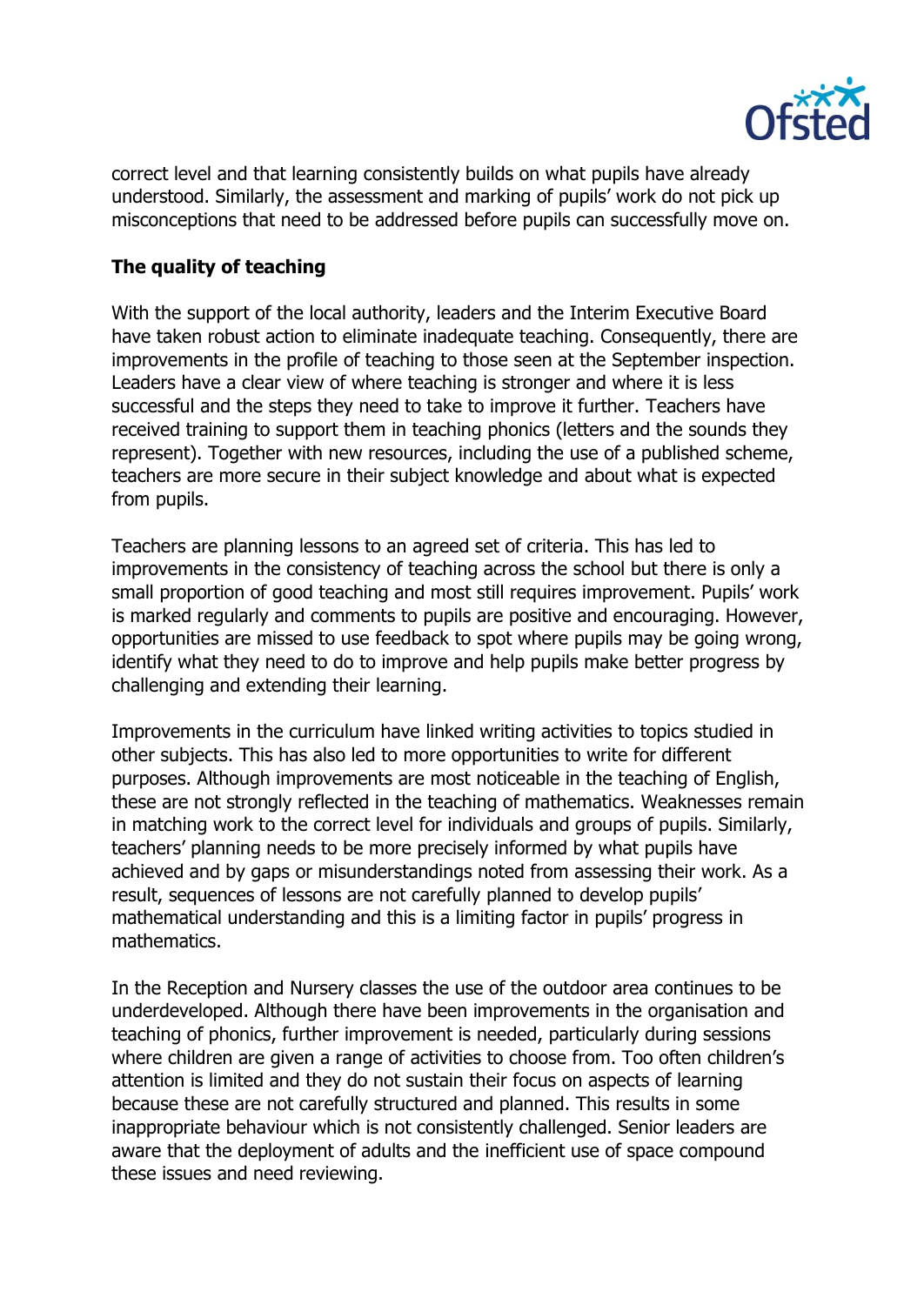

## **Behaviour and safety of pupils**

In most lessons pupils cooperate well and support each other in shared and paired activities. However, in lessons where teaching is relatively weak, behaviour slips and pupils' attention wanders. In the Early Years Foundation Stage the lack of structured and carefully considered activities both indoors and outdoors means that too many children do not settle to activities for sustained periods. In addition, clear expectations of children's behaviour, a calm, purposeful atmosphere and modelling of what successful learning looks like have not been effectively established and consistently maintained.

Attendance is showing an improving trend and rates of attendance are higher than this time last year. Pupils' attendance is shared with parents during parents' evenings. The learning mentor continues to work effectively at supporting pupils to improve their attendance. Leaders continue to survey parents for their views and, although these remain positive and supportive, they are keen to develop even better systems for communicating with parents.

## **The quality of leadership in and management of the school**

The executive headteacher and deputy headteacher have been effective in bringing about greater consistency in teaching and securing the commitment of the staff to improve further. Their evaluation of the effectiveness of teaching and learning is open and honest and they have identified the next steps they need to take in the school's improvement journey.

Arrangements for the appraisal of teachers' performance have been established. However, all teachers currently share the same whole-school targets for improvement, and individual accountability for pupils' progress and the professional development of teachers and middle leaders are not sharp enough. Leaders acknowledge that this needs development, and opportunities to review progress and clarify targets are planned for the summer term.

Leaders' monitoring activities have focused on ensuring teachers adhere to agreed policies for presentation and the marking of pupils' work. This is beginning to bear fruit. The executive headteacher is clear that future monitoring needs to have a greater focus on evaluating impact and driving improvements to learning and teaching. Criteria for measuring improvement in the school's development plans are becoming sharper. However, there is still further work to be done in ensuring that leaders, particularly middle leaders, can precisely identify what successful outcomes will look like and how these will be checked in order to drive improvement with sufficient urgency. Similarly, there is a need to draw up more detailed and precise action plans for specific areas of improvement in English and mathematics.